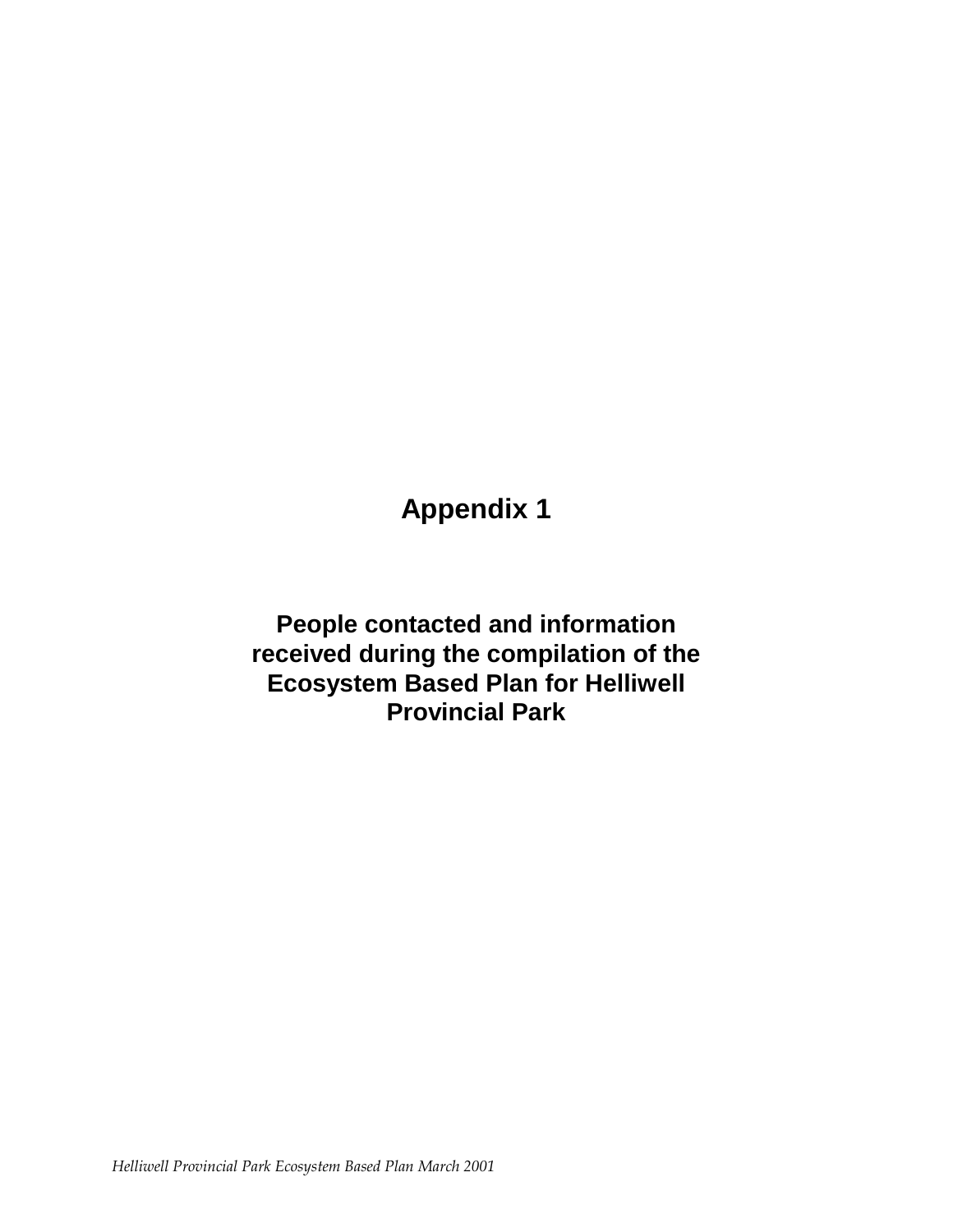| <b>Contact Name and Affiliation</b>                                                                                                                                                             | <b>Information Provided</b>                                                                                                                                                                                                                                                                                                                                                                                                                                                                                                                                                                                                                                                                                                                                                                                                                                                                                                                                                                                                                                                                                                                                                                                                                                                                                                                                                                                           |
|-------------------------------------------------------------------------------------------------------------------------------------------------------------------------------------------------|-----------------------------------------------------------------------------------------------------------------------------------------------------------------------------------------------------------------------------------------------------------------------------------------------------------------------------------------------------------------------------------------------------------------------------------------------------------------------------------------------------------------------------------------------------------------------------------------------------------------------------------------------------------------------------------------------------------------------------------------------------------------------------------------------------------------------------------------------------------------------------------------------------------------------------------------------------------------------------------------------------------------------------------------------------------------------------------------------------------------------------------------------------------------------------------------------------------------------------------------------------------------------------------------------------------------------------------------------------------------------------------------------------------------------|
| Allen, Diana<br>Assistant Professor, Dept. of Earth<br>Sciences, SFU<br><b>Armour, Moira</b><br><b>Archivist Hornby</b><br><b>Arthurs, Kate and Bertie and</b><br>Keith Stonehouse, Ron Daizel, | with student (Greg Matsuo) has just completed a<br>$\overline{\phantom{a}}$<br>comprehensive groundwater chemistry study of Hornby<br>Island.<br>Comments included: they looked at the recharge areas and<br>the evolution of water - how it changes in quality, incidence<br>of salt water intrusion esp. coastal and peninsulas<br>Whaling Station Bay and High Salal were their closest wells<br>$\overline{\phantom{a}}$<br>to Helliwell Park<br>high incidence of salt intrusion, probably because low<br>localized recharge and high demand for water (esp. Whaling<br>station)<br>study was requested and supported by the Islands Trust – will<br>$\overline{\phantom{0}}$<br>have some information available in a month<br>groundwater movement is limited, not much of it, recharge is<br>$\overline{\phantom{a}}$<br>precious, water table close to ground, shallow saline depth<br>NW highland is only significant recharge area – important to<br>preserve water<br>sources of salts on island – brines & ocean water<br>contamination. Range of chlorine content, saltiness is often<br>old ocean water trapped in pores and less well connected<br>with fractures.<br>will be giving a talk on the work probably in February<br>- provided access to Hornby archives.<br>- contacted about information on logging history and early<br>industrial land uses with little success due to unavailability, |
| <b>Eudel Strachan</b><br>Long term residents of Hornby                                                                                                                                          | illness, etc.                                                                                                                                                                                                                                                                                                                                                                                                                                                                                                                                                                                                                                                                                                                                                                                                                                                                                                                                                                                                                                                                                                                                                                                                                                                                                                                                                                                                         |
| <b>Baker</b> , Donna<br>Naturalist and long time Whaling<br><b>Station Bay resident</b>                                                                                                         | - showed several books:<br>Maps and Dreams by Hugh Brody<br>Troller's Holiday by Margaret Sharcott 1957<br>Marine proposal by R. Zielinsk- suggested talking to Savoies<br>- BLOY nest on St. John Pt. on end of pt. 1980's seen by<br>Hancock's, Donna saw egg<br>- Donna has movie of early Hornby incl. Flora Island<br>- suggested Joy Smith for early Hornby info<br>- Flora was completely burnt in 1950-60's, is more lush there now<br>than before the fire, Stark's planted things<br>- also suggested Hilary Brown<br>- there is a small spring in the bay at the SW end of the park                                                                                                                                                                                                                                                                                                                                                                                                                                                                                                                                                                                                                                                                                                                                                                                                                        |
| <b>Beckwith</b> , <b>Brenda</b><br>University of Victoria, Fire Ecology                                                                                                                         | -provided references, case studies and recommendations on<br>prescribed burning in the Georgia Lowlands ecoprovince,                                                                                                                                                                                                                                                                                                                                                                                                                                                                                                                                                                                                                                                                                                                                                                                                                                                                                                                                                                                                                                                                                                                                                                                                                                                                                                  |
| Expert on Garry oak ecosystems                                                                                                                                                                  | specifically Garry oak meadows. See notes on fire ecology<br>section.                                                                                                                                                                                                                                                                                                                                                                                                                                                                                                                                                                                                                                                                                                                                                                                                                                                                                                                                                                                                                                                                                                                                                                                                                                                                                                                                                 |
| Bevan, Jan<br>Long term resident                                                                                                                                                                | -provided information on wildlife and plants location in park on<br>map included in features maps for the park.                                                                                                                                                                                                                                                                                                                                                                                                                                                                                                                                                                                                                                                                                                                                                                                                                                                                                                                                                                                                                                                                                                                                                                                                                                                                                                       |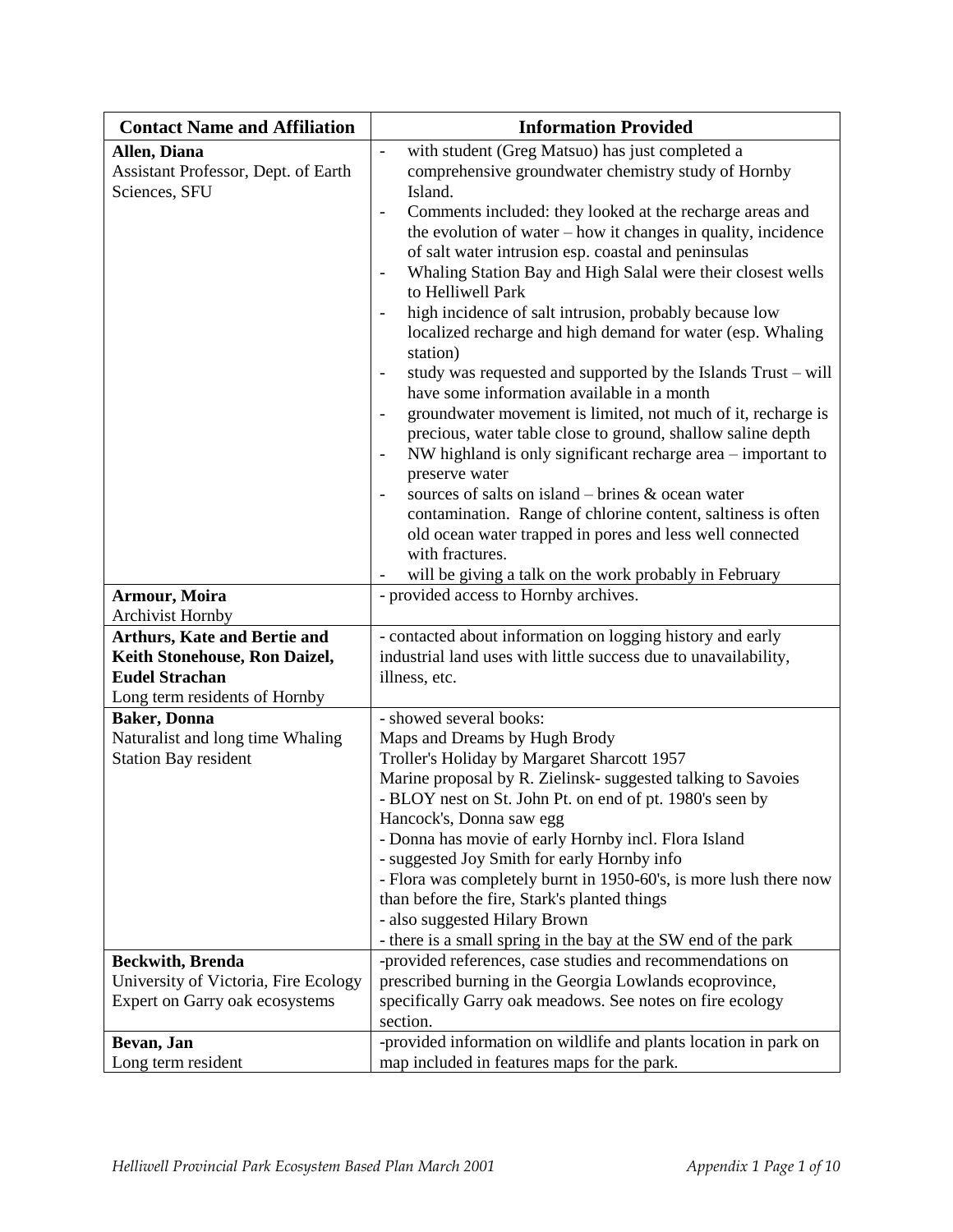| <b>Brown, Hillary</b>                    | - provided some information on Helliwell's history                                        |
|------------------------------------------|-------------------------------------------------------------------------------------------|
| Long term resident                       | - does not recall anything about burning or logging.                                      |
|                                          | a few trees were cut down to use as fuel but the forest area                              |
|                                          | was small.                                                                                |
|                                          | recollections of Acton's farm and the Helliwell's dedication                              |
|                                          | of the land.                                                                              |
| <b>Cadrin, Carmen</b>                    | - provided information on TEM mapping                                                     |
| Ecosystem Specialist,                    |                                                                                           |
| Ministry of Forests                      |                                                                                           |
| <b>Cannings</b> , Syd                    | - provided information and reports on the Taylor's Checkerspot                            |
| Zoologist, Conservation Data             | in Helliwell                                                                              |
| Centre, Victoria                         | - acted as COSEWIC contact                                                                |
| <b>Carreg, Dave</b>                      | - provided location of 2 Bald eagle nests in Helliwell and                                |
| Naturalist, 6+ years of monitoring       | records:                                                                                  |
| records for Bald Eagles on Hornby        | 1996<br># offspring<br>$\mathbf 1$<br>$\mathbf{I}$                                        |
|                                          | $\overline{2}$<br>1997<br>1                                                               |
|                                          | $\mathbf{1}$<br>1998<br>1                                                                 |
|                                          | $\overline{2}$<br>1999<br>1                                                               |
|                                          | 2000<br>0                                                                                 |
|                                          | - also noted that BLOY may nest on Flora                                                  |
|                                          | - and that cormorants may not have raised young for 3 years on                            |
|                                          | the bluffs                                                                                |
| Ceska, Adolf                             | "Helliwell Park? I have been there quite a few times, but one                             |
| <b>Botanist</b>                          | plant still remains a mystery. I saw plants of <i>Lomatium grayi</i> that                 |
|                                          | were grown from seeds collected in Helliwell Park (the man who                            |
|                                          | collected them thought it was Lomatium utriculatum). Richard                              |
|                                          | Martin and Chris Pielou were looking for it there, but they did                           |
|                                          | not find it."                                                                             |
| <b>Chatwin, Trudy</b>                    | provided inventory data on Pelagic Cormorant in Helliwell<br>$\qquad \qquad \blacksquare$ |
| <b>Endangered Species Specialist, BC</b> | provided report and information on Northern Alligator                                     |
| MELP, Region 1 (Vancouver                | Lizard on other Gulf Islands                                                              |
| Island)                                  |                                                                                           |
| Doyle, Don                               | provided information on Peregrine Falcon and Northern                                     |
| Biologist, BC MELP, Region 1             | Goshawk for Hornby and confirmed that there was no data for                               |
|                                          | Helliwell                                                                                 |
| Dearden, Phillip                         | provided information on wildlife viewing impacts on marine                                |
| Duffus, David                            | mammals                                                                                   |
| Geographers, University of Victoria      |                                                                                           |
| <b>Eldridge, Morley</b>                  | - only archaeological work done in area is on Denman.                                     |
| Archaeologist, Millennia Research        | - sent me the management summary of a mitigative excavation                               |
| Limited                                  | from site DISe10 on Denman                                                                |
|                                          | - some reference to diet and practices                                                    |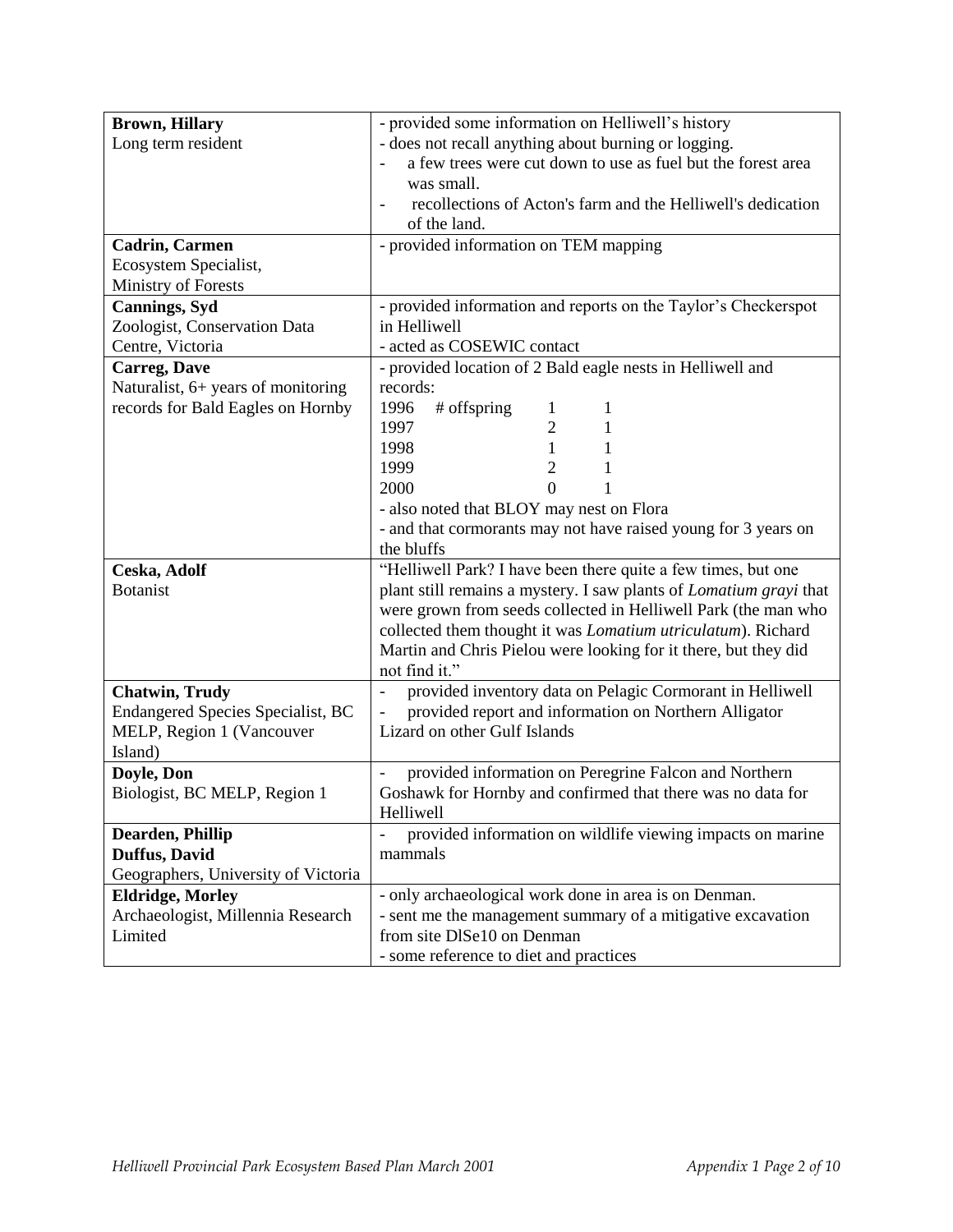| <b>Fletcher</b> , Olivia           | -provided contact names, photographs, recollections of Helliwell   |
|------------------------------------|--------------------------------------------------------------------|
| Author of book on prehistory of    | and references                                                     |
| Hornby, long term resident of      | - references to look up                                            |
| Hornby                             | Spirit Dancing Amongst the Salish Indians by Dr. Sara Robinson     |
|                                    | articles by Margaret Sharcott on Actons.                           |
|                                    | Historic Hornby Island by Margery Corrigall                        |
|                                    | History of the Salish by Homer G. Barnett                          |
|                                    | - 1871 First surveyor of Hornby. Field notes in archives of        |
|                                    | Ministry of Forests (now in the BC Surveyor General's archives,    |
|                                    | under Carey.)                                                      |
|                                    | - Ed MacLure - anthropologist.                                     |
|                                    | - Diane Acton (mother was an Acton) will write and send            |
|                                    | anything related to Helliwell.                                     |
|                                    | -- reminiscences of Helliwell Park before it became a park were    |
|                                    | that the flora was often waist high, children would roll in        |
|                                    | meadows and have picnics there.                                    |
|                                    | - spoke to Mrs. Mary Clifton when she was sill alive, wife of      |
|                                    | Comox chief. She spoke about wearing moccasins when                |
|                                    | picnicking on Hornby Island at end of 19th century because of      |
|                                    | cactus.                                                            |
|                                    | - recommended interviewing Barbara Frank, wife of present          |
|                                    | chief. Very knowledgeable about Mary Clifton's life.               |
|                                    | - whaling station in 1871-73 very short.                           |
|                                    | - looked for pictures in Helliwell in 1960s but could not find     |
|                                    | anything appropriate.                                              |
| Fowler, B.T.                       | - "The Committee on the Status of Endangered Wildlife in           |
| Co-chair, Lepidoptera and Mollusca | Canada discussed and listed the Taylor's Checkerspot last week.    |
| Species Specialist Group           | They made recommendations for changes to the report.               |
| (COSEWIC), Canadian Wildlife       | Consequently, I have to contact the author to make the required    |
| Service                            | changes and then finalize the report. The report will be available |
|                                    | to the public only once all that is done."                         |
| Frank, Barbara                     | - taped interview (tape enclosed)                                  |
| Elder of the Comox Band            |                                                                    |
| <b>Fuchs, Marilyn</b>              |                                                                    |
| Garry Oak Ecosystem Recovery       | - provided literature review and management issues for Garry       |
| Team (GOERT) chair                 | oak ecosystems                                                     |
| Gayton, Don                        | -provided recommendations for specialists in coastal fire ecology  |
| <b>Southern Interior Forest</b>    | and references                                                     |
| Ecosystem Research Program,        | - Bob Gray is "single handedly building a culture of fire ecology  |
| Forest ecosystem specialist        | in the province. He has been doing prescribed burns of CDF in      |
|                                    | Squamish District" Chilliwack (604) 824-8726                       |
|                                    | - read Indians, Fire and the Land by Richard White about           |
|                                    | burning on Whidbey Island                                          |
|                                    | - US names are Jim Agee, Forestry Department of University of      |
|                                    | Washington.                                                        |
| <b>Guppy, Chris Butterfly</b>      |                                                                    |
| Specialist, BC MELP Quennel        | - provided information and references, reviewed both               |
|                                    | butterflies' species accounts.                                     |
| <b>Guy, Stewart</b>                | Contacted but no response.                                         |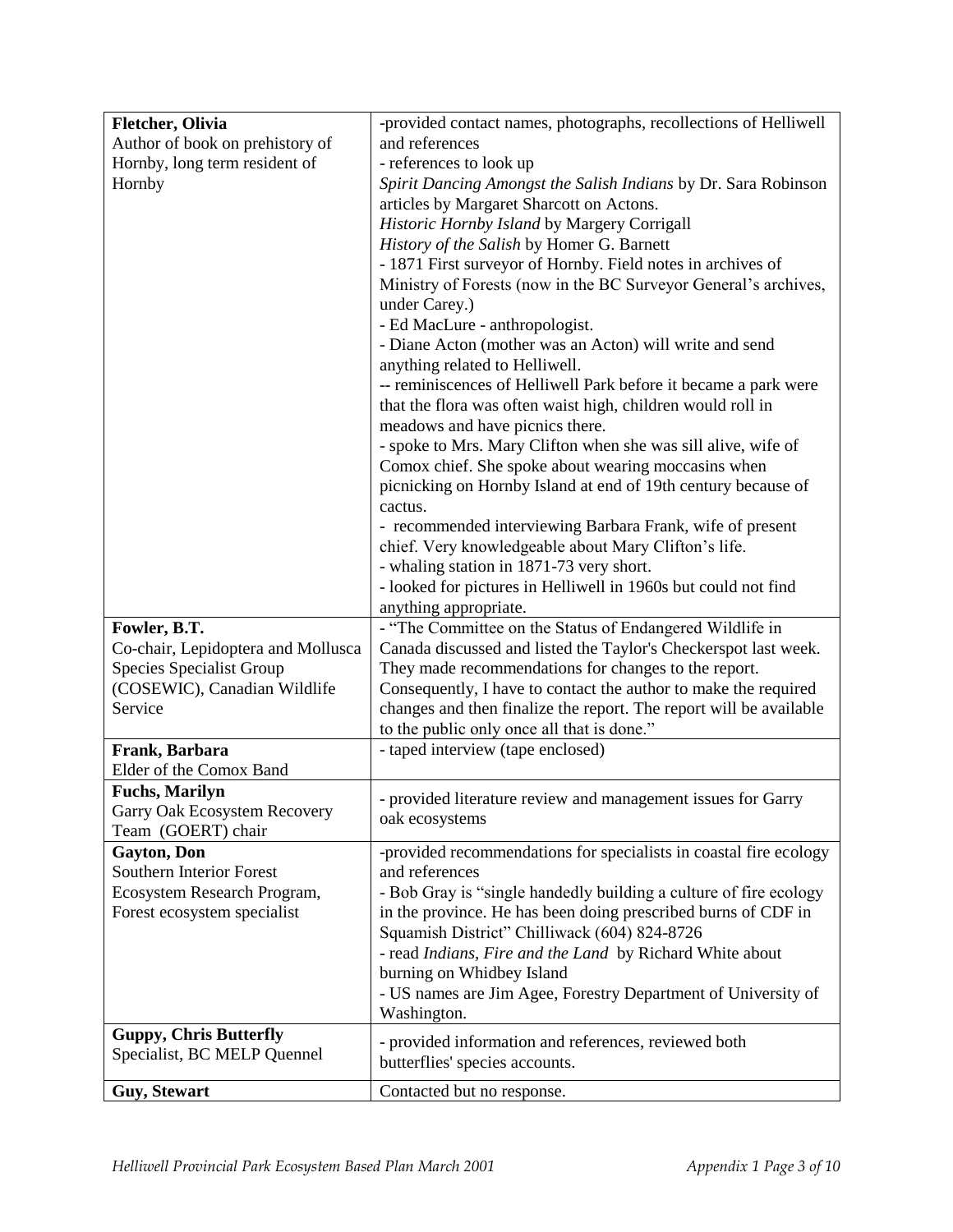| Hay, Doug                                                           | -provided database of herring spawn locations and intensity                                 |
|---------------------------------------------------------------------|---------------------------------------------------------------------------------------------|
| Department of Fisheries and                                         | -commented on the status of herring stocks in the Hornby Island                             |
| Oceans, Herring research scientist                                  | region                                                                                      |
| Hardy, Chief Ernest Sr.                                             | - provided traditional place names (map included in this report)                            |
| <b>Chief of the Comox Band, was</b>                                 | - traditional use studies under the Galgalis Project, with                                  |
| assisted by band council                                            | interviews of April Shopland, Joan and Dave Davis and Barbara                               |
|                                                                     | and Norman Frank. (given to archives)                                                       |
| Heath, Amanda                                                       | -provided detailed maps of distributions of six-gilled sharks,                              |
| Hornby Island Diving                                                | marine birds and mammals based on personal observations.                                    |
|                                                                     | -provided data on number of divers using diver charter in the                               |
|                                                                     | park by month for the years 1998-2000.                                                      |
|                                                                     | -provided detailed lists of marine flora and fauna at main dive                             |
|                                                                     | sites within the park and indicated locations of dive sites                                 |
|                                                                     | -reviewed commercial fishery information and edited according                               |
|                                                                     | to personal observations                                                                    |
|                                                                     | - provide an unpublished collection of document entitled "Re:                               |
|                                                                     | The formation of a National Marine Park at Hornby Island"                                   |
| Hebda, Richard                                                      | - provided references on his papers and PhD student Kendrick                                |
| Paleoecologist Royal BC Museum                                      | Brown chronicling the long-term fire incidence in coastal forests                           |
|                                                                     | of southern British Columbia from pollen analysis in lakes                                  |
| Higgs, Eric                                                         | - provided principles for restoration generally and references                              |
|                                                                     |                                                                                             |
| Ecological restoration specialist                                   | from Jasper National Park restoration plan.                                                 |
|                                                                     |                                                                                             |
| Holroyd, Susan                                                      | - confirmed that there is no official status report on Townsend's<br><b>Big-eared Bat</b>   |
| <b>Inventory Specialist, BC</b><br>Environment, Region 1 (Vancouver |                                                                                             |
| Island)                                                             | - provided considerable material on wildlife species<br>- offered to review species account |
| Mackie, Richard                                                     | - sent 5 pages of notes taken from George Drabble's papers in                               |
| Historian and specialist on early                                   | Campbell River Museum on his visits to Hornby/Denman from                                   |
| surveyors                                                           | 1862-1885                                                                                   |
|                                                                     | - very little on Hornby and the only reference to land use was                              |
|                                                                     | "It was naturally open land that attracted them [Ford and                                   |
|                                                                     | Maude]."                                                                                    |
| <b>Martin, Richard</b>                                              | - provided plant lists                                                                      |
| Naturalist Hornby Island                                            |                                                                                             |
| Martini, Fran                                                       | - provided some contact names and material                                                  |
| Long term resident of Hornby                                        |                                                                                             |
| <b>Maslovat, Carrina</b>                                            | -provided guiding principles for grassland restoration,                                     |
| Native grass restoration                                            | recommendations for Helliwell and substantial references                                    |
| specialist                                                          | (see Grassland restoration section)                                                         |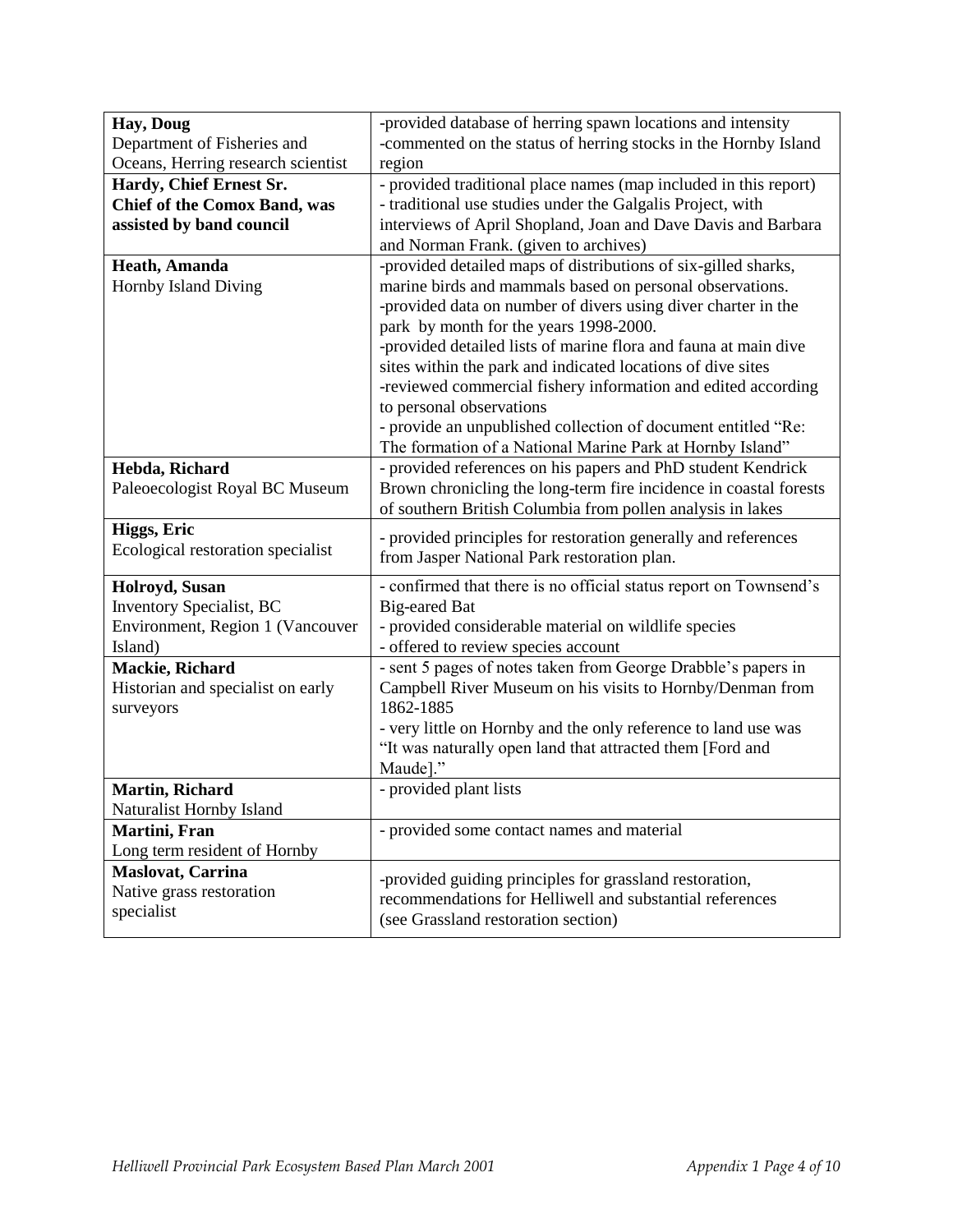| Morrell, Mike<br>Fisheries Biologist, Birder, Denman<br>resident                                                | - provided bird records from a study at Heron Rocks, also<br>consulted on species for Helliwell                                                                                                                                                                                                                                                                |
|-----------------------------------------------------------------------------------------------------------------|----------------------------------------------------------------------------------------------------------------------------------------------------------------------------------------------------------------------------------------------------------------------------------------------------------------------------------------------------------------|
| <b>Morrison, Karen</b><br>MOE Wildlife, Nanaimo                                                                 | - had record of an incident where a Barred Owl attacked a jogger<br>in the park in September 2000. An adult Barred owl was sighted<br>in and around the park subsequent to this and one of the<br>fledglings was seen flying through someone's yard adjacent to<br>the park. It was not confirmed as to whether the adult or fledgling<br>attacked the jogger. |
| Morrison, Jim<br>Department of Fisheries and Oceans                                                             | - provided maps of fisheries activity in the Helliwell area (DFO<br>Management Area 14) compiled from interviews with Fishery<br><b>Officers</b>                                                                                                                                                                                                               |
| Moule, Ian<br>Biologist, contractor for CWS                                                                     | - provided data, notes and references for Pelagic Cormorant<br>status at Helliwell Park<br>- provided information on Great blue heron populations in the<br>Strait of Georgia                                                                                                                                                                                  |
| <b>Mustard, Peter</b><br>Dept Earth Sciences, SFU                                                               | - with a Masters student (Deane Katnick) has redone the geology<br>of Denman and Hornby<br>- provided summary of Hornby work, a paper and a map of the<br>geology of the area                                                                                                                                                                                  |
| <b>Nagorsen</b> , Dave<br>Royal BC Museum                                                                       | - only Hornby mammal record in Royal BC Museum is<br>Peromyscus maniculatus<br>- Sorex monticolus on Denman<br>- no records of red squirrels or any carnivore but suspects<br>raccoons, mink and otter as well as deer                                                                                                                                         |
| <b>Olesiuk, Peter</b><br>Department of Fisheries and<br>Oceans, Marine mammal biologist<br>(no longer with DFO) | -provided unpublished records of seal and sealion haulouts from<br>1988 and 1995.<br>-provided information on movements of sea lions in the area<br>from radio telemetry studies.                                                                                                                                                                              |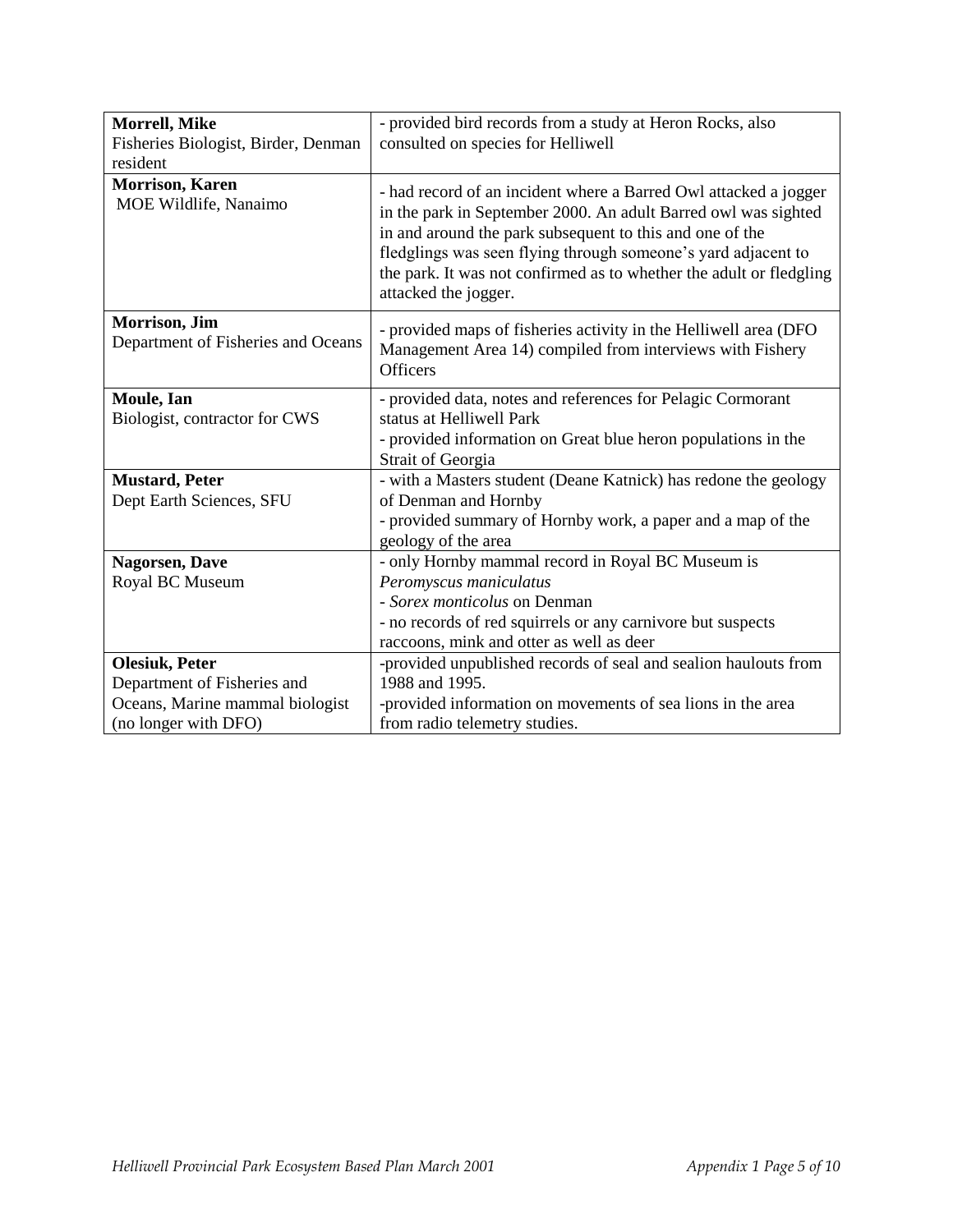| Parminter, John                     | - provided fire history maps and report on fire history (included  |
|-------------------------------------|--------------------------------------------------------------------|
| Fire ecologist, Ministry of Forests | in the fire history section)                                       |
|                                     | - three maps; 2 spreadsheets                                       |
|                                     | Map 1 displayed known fires to 1979 all fires human-caused         |
|                                     | primarily escaped slash burns from logging including largest fire  |
|                                     | in 1952 around Mt Geoffrey                                         |
|                                     | Map 2 is from computer database, all fires human-caused            |
|                                     | primarily escaped campfires. The latitude was calculated           |
|                                     | incorrectly so some fires appear in ocean. In reality they were on |
|                                     | the south shore of St. John's Point. Nine in park alone, one on    |
|                                     | Flora Islet.                                                       |
|                                     | Map 3 Lightning strike history                                     |
|                                     | - historical aboriginal burning on Hornby is a bit of a mystery,   |
|                                     | there are no lightning caused fires in records-all human caused    |
|                                     | - if a case can't be made for prescribed burning then perhaps      |
|                                     | manual fuel reduction and removal is a possibility where fuel      |
|                                     | loads represent a hazard                                           |
|                                     | -Bruce Lawson and Brad Armitage have consulting firm and           |
|                                     | have done fire management work in a number of provincial           |
|                                     | parks. The Forest Service fire suppression personnel are happy to  |
|                                     | assist with prescribed fire planning and execution as well.        |
| Pike, Jim                           | - provided archaeological site inventory form for the only         |
| Archaeologist for Archaeology       | recorded site in Helliwell Park, DjSd11                            |
| Branch, Ministry of Small Business, | - in a letter, he notes, there has been very little archaeological |
| <b>Tourism and Culture</b>          | work on Hornby Island                                              |
|                                     | - majority of recorded sites are rock art and relatively           |
|                                     | conspicuous middens                                                |
|                                     | -there does not seem to have been a systematic shoreline (or       |
|                                     | other) archaeological survey on Hornby                             |
|                                     | - information is limited to inventory level descriptions           |
|                                     | - there have been no archaeological impact assessments on          |
|                                     | Hornby                                                             |
|                                     | - there must be local area artefact collections and it may be      |
|                                     | possible for an archaeologist to offer some preliminary            |
|                                     | observations about these sites.                                    |
| <b>Raudzins, Ilze</b>               | - provided Rick Martin's data, also provided coastal waterbird     |
| Resource Manager, Naturalist,       | survey information and observations on marine mammals              |
| Hornby resident                     |                                                                    |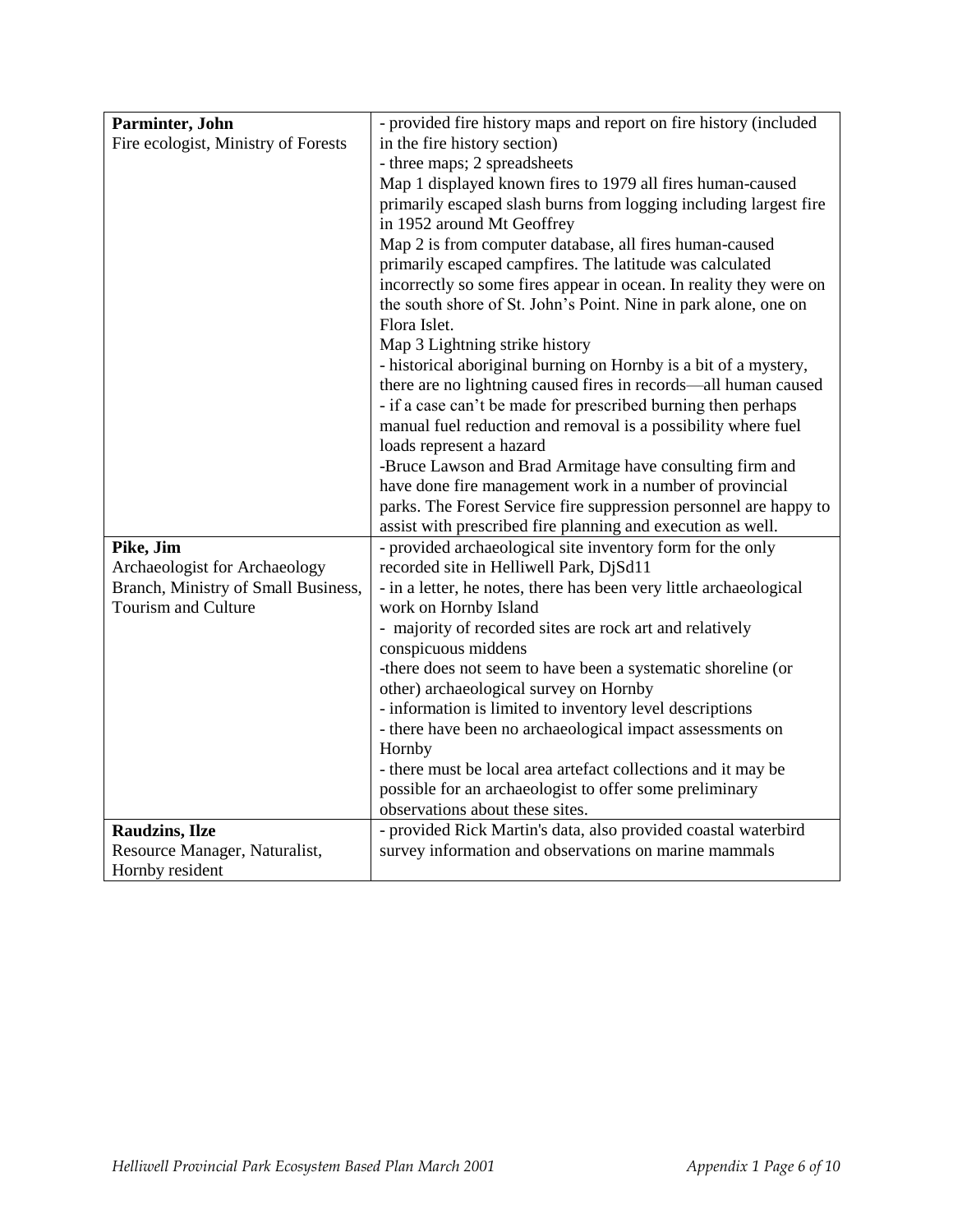| Rodway, Michael                       | - Provided detailed Information on Harlequin ducks in the form                                                                                                                                                                                                                                                                                                                                                                                                                                                                                                                                                                                                                                                                                                                                                                                              |
|---------------------------------------|-------------------------------------------------------------------------------------------------------------------------------------------------------------------------------------------------------------------------------------------------------------------------------------------------------------------------------------------------------------------------------------------------------------------------------------------------------------------------------------------------------------------------------------------------------------------------------------------------------------------------------------------------------------------------------------------------------------------------------------------------------------------------------------------------------------------------------------------------------------|
| <b>Simon Fraser University</b>        | of publications in press and unpublished data. Commented on                                                                                                                                                                                                                                                                                                                                                                                                                                                                                                                                                                                                                                                                                                                                                                                                 |
| PhD candidate, Harlequin Ducks        | potential impacts on Harlequin ducks resulting from human use<br>of the park.                                                                                                                                                                                                                                                                                                                                                                                                                                                                                                                                                                                                                                                                                                                                                                               |
|                                       | - most stressful time for harlequins is moult when they are                                                                                                                                                                                                                                                                                                                                                                                                                                                                                                                                                                                                                                                                                                                                                                                                 |
|                                       | flightless and this is time to limit kayakers who can push them<br>along the shore                                                                                                                                                                                                                                                                                                                                                                                                                                                                                                                                                                                                                                                                                                                                                                          |
|                                       | -educational posters at park entrances kayak launch sites and<br>ferries, campgrounds or other accommodations to paddle away<br>from shore and go around visible flocks may help<br>-this could apply to all times of year and in particular loose dogs<br>and people walking into the lower tidal areas are also disturbing<br>harlies and other shoreline birds. This info. could also be added<br>to any posters to explain why people should keep their dogs<br>leashed.                                                                                                                                                                                                                                                                                                                                                                                |
|                                       | -during herring spawn time although major disturbance an occur<br>from boats, dogs and people in the vicinity, it is an easy time for<br>harlies as they spend less than 20% of their time feeding during<br>spawning as compared to 60 or 70% of the day during mid-winter<br>and thus the consequences of disturbance may be less.<br>-The availability of the spawn is the critical factor and thus any<br>programs to protect the herring and the habitat for spawning are<br>important.<br>- It is possible the period in April just after spawn and before<br>most of the resident birds on Hornby head to their breeding<br>grounds is more important in relation to disturbance, as the birds<br>will be trying to maintain good body condition for migration and<br>breeding.<br>- Mid-winter is also a critical period days are short, weather is |
| Sheppard, Jon<br>Butterfly specialist | inclement and feeding takes most of their time.<br>provided information on butterflies and references                                                                                                                                                                                                                                                                                                                                                                                                                                                                                                                                                                                                                                                                                                                                                       |
| <b>Suttles, Wayne</b>                 | - provided references on his work on the north and central                                                                                                                                                                                                                                                                                                                                                                                                                                                                                                                                                                                                                                                                                                                                                                                                  |
| Ethnographer on Salish people         | <b>Coastal Salish</b><br>- interviewed Andy Frank in 1961, these notes incorporated into<br>Island Comox traditional use study.                                                                                                                                                                                                                                                                                                                                                                                                                                                                                                                                                                                                                                                                                                                             |
| <b>Turner, Nancy</b>                  | - provided only reference she knew on ethnobotany of Island                                                                                                                                                                                                                                                                                                                                                                                                                                                                                                                                                                                                                                                                                                                                                                                                 |
| Ethonobotanist, University of         | Comox and Pentlatch                                                                                                                                                                                                                                                                                                                                                                                                                                                                                                                                                                                                                                                                                                                                                                                                                                         |
| Victoria                              | Sliammon Life and Sliammon Lands, Bouchard and Kennedy<br>1983 Talon Books                                                                                                                                                                                                                                                                                                                                                                                                                                                                                                                                                                                                                                                                                                                                                                                  |
|                                       | - very little research done on Hornby on ethonobotany and                                                                                                                                                                                                                                                                                                                                                                                                                                                                                                                                                                                                                                                                                                                                                                                                   |
|                                       | traditional uses of land due to few survivors of Island Comox and<br>oral histories                                                                                                                                                                                                                                                                                                                                                                                                                                                                                                                                                                                                                                                                                                                                                                         |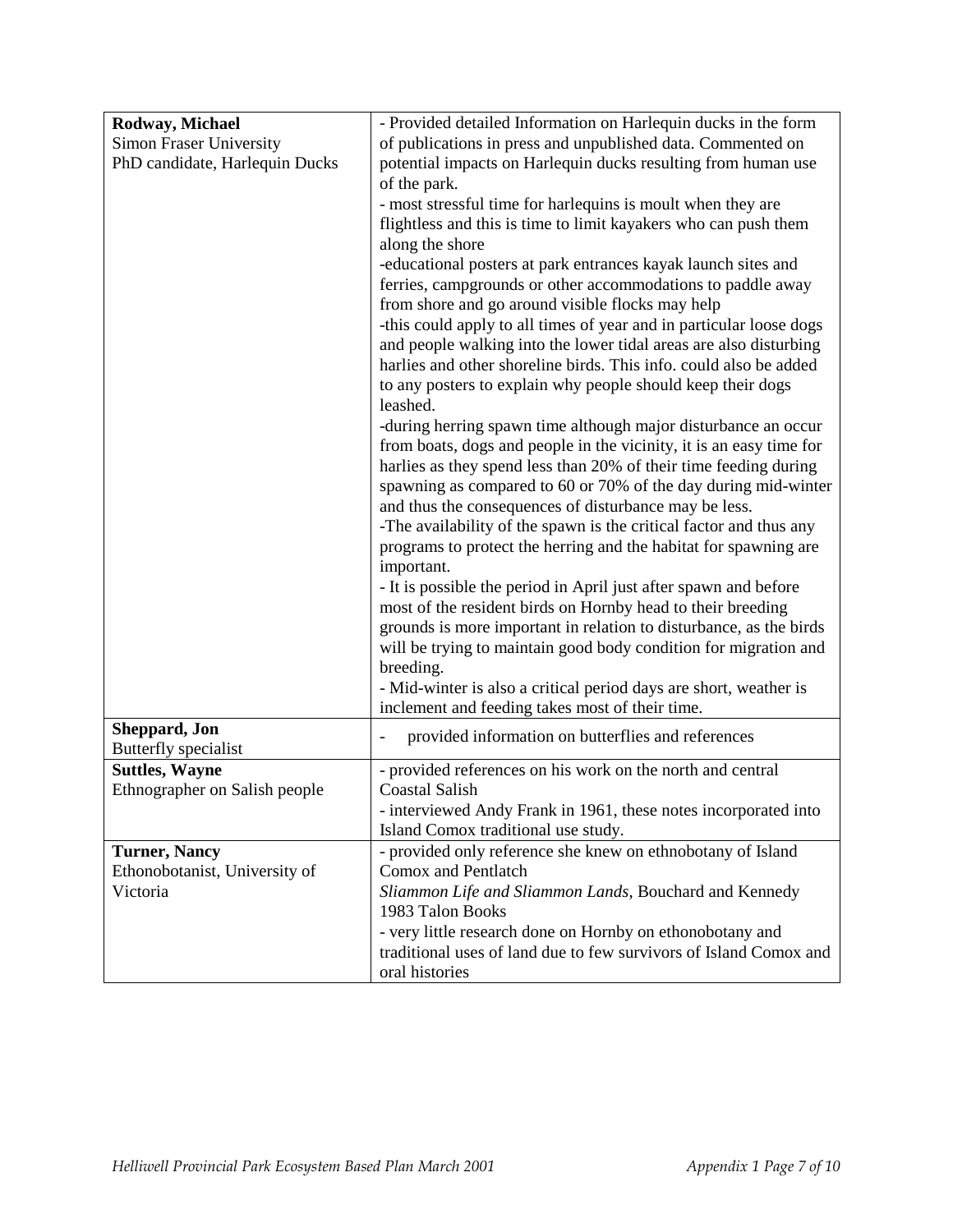| <b>Veale, David</b>                   | - provided overview of High Salal oak grove, and species on this    |
|---------------------------------------|---------------------------------------------------------------------|
| <b>General Manager for High Salal</b> | property                                                            |
| and botanist                          | - toured the recent management activities                           |
|                                       | - provided part of the written management plan                      |
|                                       | - says he can't speak for the owners of High Salal, the Sorenson's, |
|                                       | however these are his thoughts:                                     |
|                                       | - values: old Fd, oaks, open grassy meadows, marine shoreline,      |
|                                       | birds                                                               |
|                                       | - noted that woodpeckers etc are in oak grove, not the AMRO &       |
|                                       | DEJU that are at their house                                        |
|                                       | - recognizes the regeneration of Shore pine and the invasion of     |
|                                       | Douglas-fir which overshadows the Garry oaks and are in-            |
|                                       | fringing on the bluffs and grassy meadows                           |
|                                       | - lots of pressure from deer browse in meadows, this is a corridor  |
|                                       | between the 2 parks (Helliwell and Tribune) therefore no            |
|                                       | hunting, deer in large numbers, feels affects oak regeneration,     |
|                                       | deer not eating Shore pine and holly. He hasn't seen a Fritillaria  |
|                                       | in years – feels it's because of deer. We inspected a couple of     |
|                                       | oak regens that are very browsed                                    |
|                                       | - they are removing small firs in oak grove                         |
|                                       | - they received a HCTF grant to remove Fd, cut down large Fds.,     |
|                                       | need to figure out where "boundary" at back should be, Doug         |
|                                       | Morrison involved "Oak Grove covenant" are mowing invasive          |
|                                       | grasses, enhancement of oaks                                        |
|                                       | - within strata, once decided – supported, start with tree cutting, |
|                                       | some last year and HCTF this year, small projects had been done     |
|                                       | before                                                              |
|                                       | - not done any prescribed burns                                     |
|                                       | - this year's Fd cutting infringed on surrounding lots, but these   |
|                                       | lots aren't sold yet                                                |
|                                       | - left some of Fd, if existing Oak was near an Fd removed the Fd,   |
|                                       | old knarled Fds were left, remove young Fd unless felt was of       |
|                                       | value, aesthetic choices. Made special effort not to damage oaks,   |
|                                       | Fd's went for firewood, branches were burned in one pile            |
|                                       | - mowing is a bit contentious, must be cut at right time            |
|                                       | - problem with deer eating acorns and wild flowers                  |
|                                       | - felt there were fewer opossums now than there once was, they      |
|                                       | removed 3 this summer 1 unknown, 1 male, 1 female at compost        |
|                                       | pile. Believes that as strata has a number of dogs this may keep    |
|                                       | opossums away                                                       |
|                                       | - strata folks are not supposed to have gardens of their own, they  |
|                                       | have metered water, and there are restrictions on tree removal      |
|                                       | - have mink and river otter, used to have farm animals, Bald        |
|                                       | eagle and others visited but not a problem now, have goldfish       |
|                                       | pond now and Bald eagles, Great blue heron and others are           |
|                                       | greatly valued by the summer people, they are nice to see.          |
|                                       | - osprey nest in Tribune park somewhere, watches them fly west      |
|                                       | to fish                                                             |
|                                       | - Peregrine seen in Oak Grove area, ? nest Sharp-shinned, Turkey    |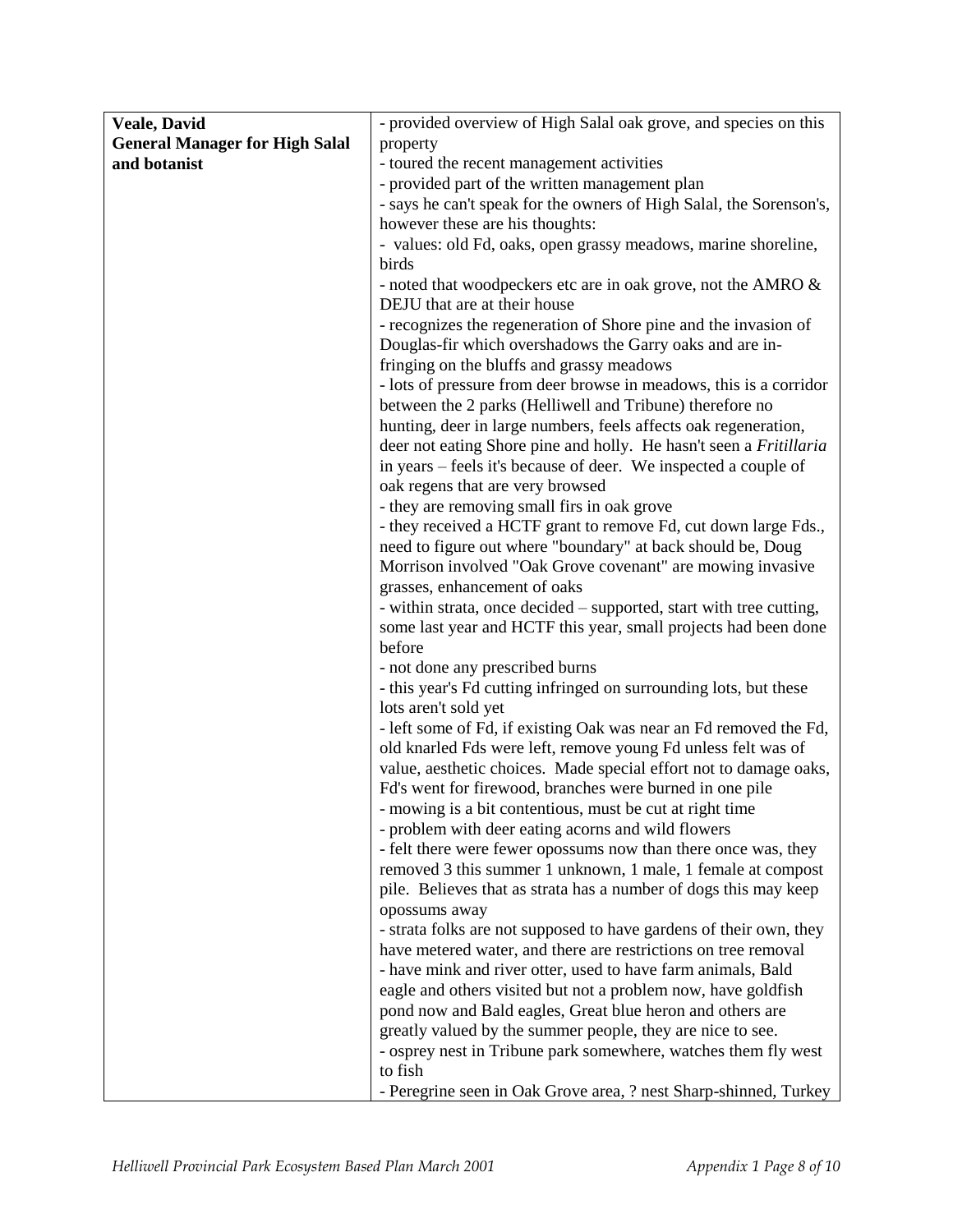| Vultures hang out around cliffs                                    |
|--------------------------------------------------------------------|
| - see lots of CBCH, SPTO, RBNU, BRCR                               |
| - see Alligator lizards on High Salal, in oak grove, 3 colours of  |
| Garter snakes                                                      |
| - lots of HYRE (Pseudacris regilla PSRE) - lots of tadpoles in     |
| upper pond                                                         |
| - just revamped lower pond, used to be very stagnant water by      |
| July, bubbling, so excavated, re-sculptured edges, removed         |
| alders, put an outflow at bottom to siphon system                  |
| - sees Clouded salamanders under woody debris, not seen Newts      |
| here                                                               |
| The following is from the part of the "Conservation Area           |
|                                                                    |
| <b>Management Plan"</b>                                            |
| - note there is a "vegetation control zone" for lots adjoining the |
| oak grove (# 25-30)                                                |
| there-in owners are asked to cooperate with Oak Grove              |
| Committee on matters such as removing invasive plant species       |
| (broom, holly, firs) which may be considered by committee, a       |
| threat to the oaks' survival                                       |
| Within Oak grove:                                                  |
| - to comply with directives from Committee wrt mgmt of grove       |
| Committee advised by MOE regional manager who will provide         |
| leadership in management techniques to "rejuvenate the area        |
| while accounting for biological processes in maintaining this      |
| edaphic climax oak meadow"                                         |
| - initial treatments:                                              |
| - mowing grasses during the appropriate season with sufficient     |
| frequency to remove exotic grasses                                 |
| - treatment of trees to improve spatial distribution, age          |
| classification and density (could include thinning, limbing, and   |
|                                                                    |
| even removal as well as planting seeds or seedlings, new trees     |
| would need protection with deer proof barriers until have grown    |
| sufficiently to be safe from damage                                |
| - assessing wildflower distributions, abundance and changes with   |
| these mgmt techniques, enhancement of meadow's biodiversity        |
| with native or formerly native flora may be necessary              |
| - developer commits to help organize the committee to assume       |
| responsibility for implementing policies, will attempt to elicit   |
| pledge from Strata members for annual financial support for        |
| betterment of oak trees to be paid into reserve fund. This         |
| ultimately will contribute \$7000 to fund                          |
| - Ministry will provide expert advice such as but not limited to   |
| timing and frequency of mowing of grasses, thinning of firs,       |
| replacement of trees cut for viewscapes, recruitment for dying     |
| oaks, planting, fencing and caring for seedlings, advice on        |
| reseeding wildflowers; will look for alternative funding.          |
|                                                                    |